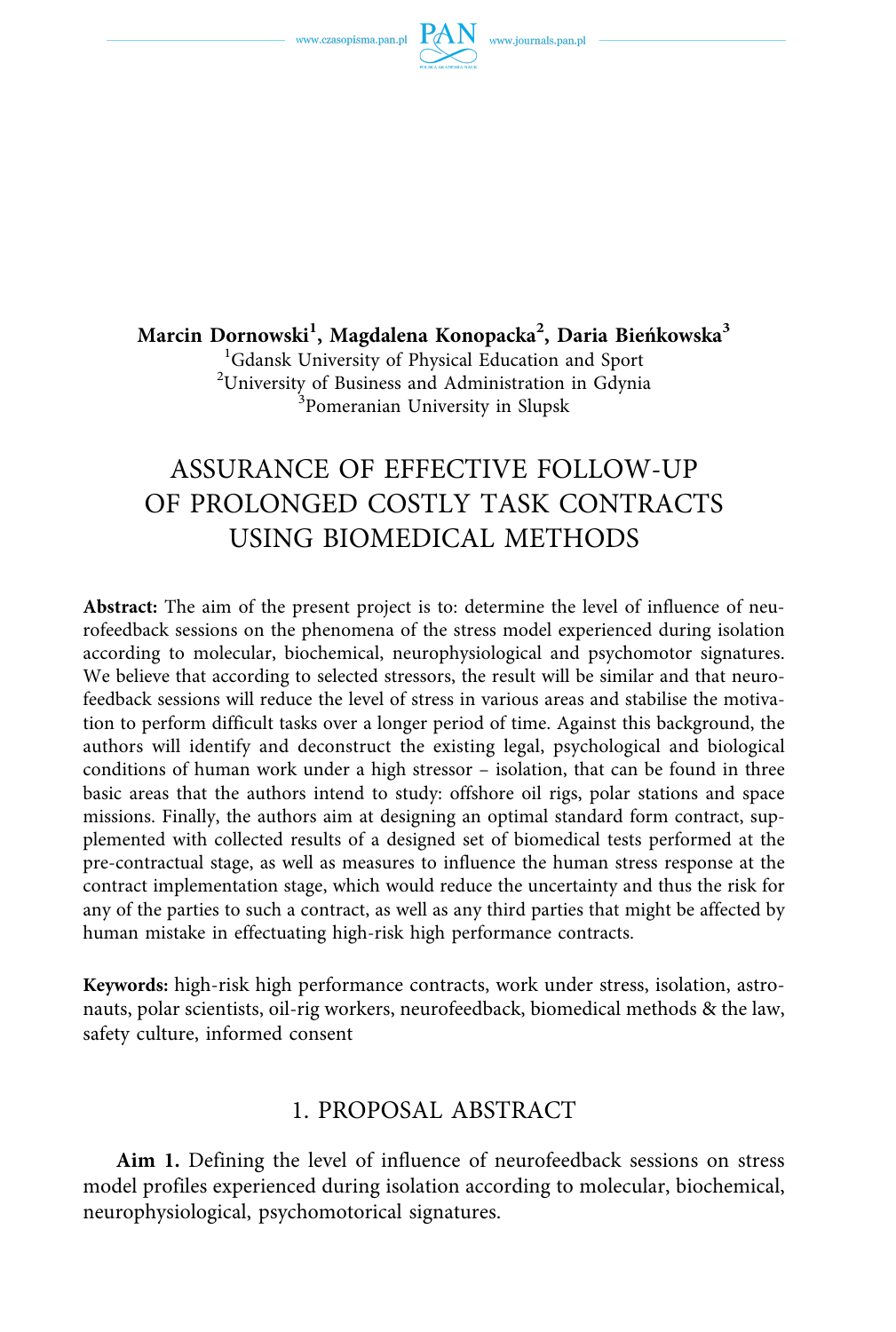

**Aim 2.** To identify and deconstruct the existing legal, psychological and biological conditions of human labour performed under high levels of stressors: eg. isolation, sleep-deprivation, psychological pressure resulting from multitasking and team work, in an environment aggressive for the human body, displaying properties such as: extreme temperatures and pressure, very high or low humidity, polar night/day, magnetic storms etc. Such conditions can be identified in three basic fields the authors are intending to scrutinize: offshore oil-rigs, polar stations and space missions.

**Aim 3.** To design an optimal standard form contract supplemented by a set of biomedical tests done at the pre-contractual stage, as well as means of influence on human stress-reaction at the stage of contract performance, that would reduce uncertainty and thus risk inevitably placed on either party to such a contract $^{\rm l}$ . In this context, greater attention should be paid to obtaining informed consent from those involved in such activities. The contemporary doctrine of informed consent does not provide further guidance in this regard, other than indicating that the provisions will define the final scope of this institution. However, a problem arises from the domestic perspective: "Is the question….?" Is the doctrine of "informed consent" in the context of isolation meant to be synonymous with "informed consent" in the context of Polish medical law? If so, then these opposing legal liability regimes may be incompatible in goals and purpose. The logical consequence of such a situation would be to redefine the regime of informed consent for purposes such as high-risk missions that fell categorically outside the context of medical law. We suggest a rights-based approach, referred to in the literature as "informed decision making", signifying the process through which astronauts make individual decisions to participate in specific long duration activities<sup>2</sup>.

**Subject:** A case control approach will be followed comprising of healthy male and female participants:  $50f + 50m$  for the experiment group and  $50f + 50m$  for control group.

**Methods:** The following methods will be used: genes expression changes connected with stress reaction of human cells (e.g. *IL6, IL6R, Il1B, CYBA, CYBB, TNFA CCL2, CCL3, CCL5, CCR2, CCR3, CCR4*) expression changes of genes recognized as associated with human psychological abilities (e.g. *DRD2, DRD3,* 

<sup>&</sup>lt;sup>1</sup> T. Wilhelmson ,Standard form conditions' [in:] A. Hartkamp, M. Hesselink, E. Hondius, C. Joustra, E. du Perron and M. Veldman (eds) *Towards a European Civil Code* (Ars Aequi Libri, Kluwer Law International Nijmegen 2004); G. G. Triantis, *Unforeseen Contingencies. Risk Allocation in Contracts* in B Bouckaert and G de Geest (eds) Encyclopaedia of Law and Economics (Edward Elgar Publishing and the University of Gent 1999); G. de Geest 'Comparative Law and Economics and the Design of Optimal Legal Doctrines' (2001) 6 Law and

Economics in Civil Law Countries.<br><sup>2</sup> R.R. Faden, T.L. Beauchamp, A history and theory of informed consent. New York: Oxford University Press; 1986.; J. Emanuel, D. Wendler, C. Grady, What makes clinical research ethical. JAMA. 2000; 311(9), pp. 2701–2711.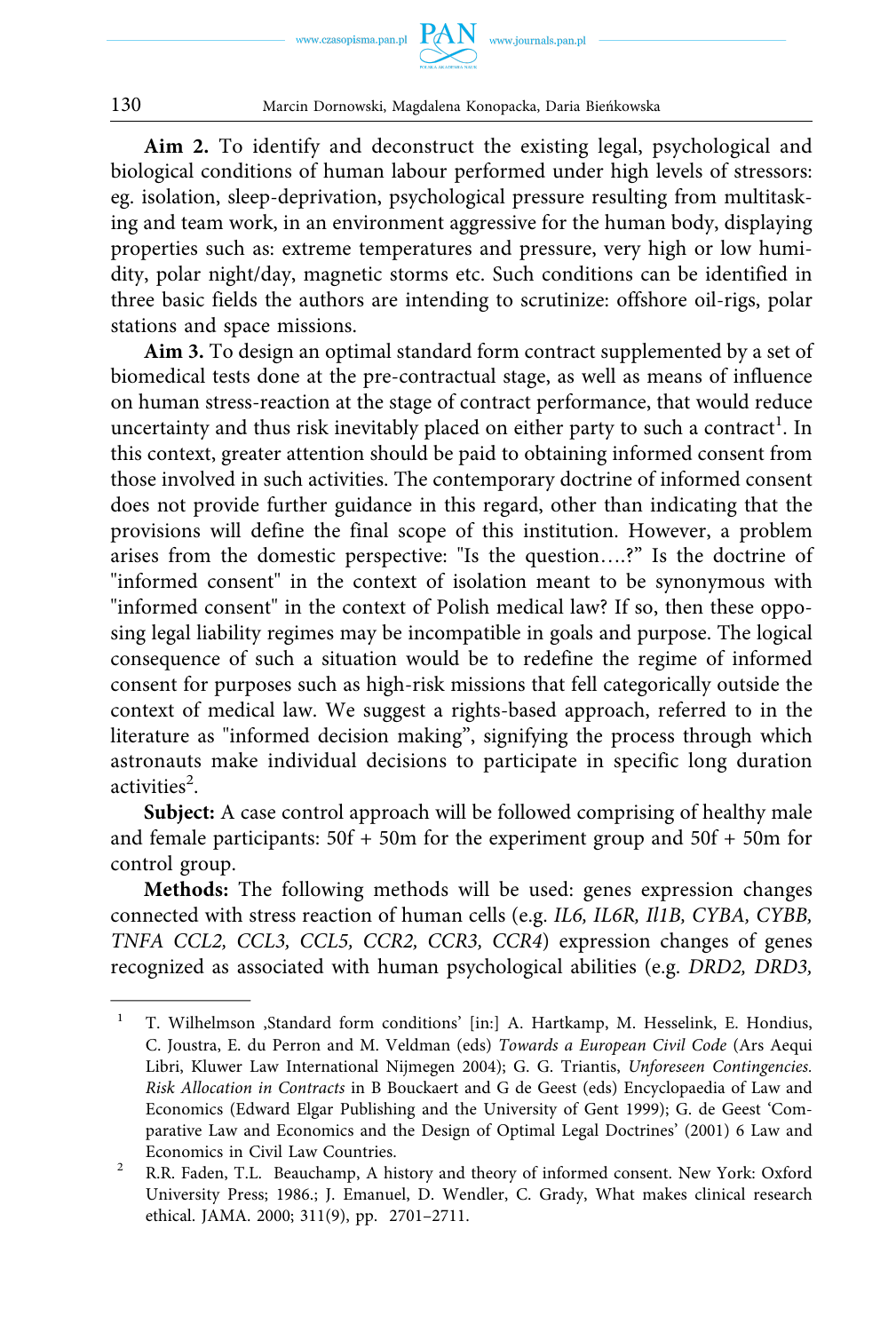

*DRD4, DAT1, DBH, COMT, TPH2, ANKK1, MAOA, CHRNA4*) or in case of difficulties of blood sampling miRNA profiling of saliva samples will be conducted; Vienna Test System: eye – hand, stress tolerance, attention, memory with sEMG (m. rectus abdominis, m. trapezius), which allows precisely to record the duration of latent voluntary contraction and relaxation, can be used for assessment of the intensity of central commands that control muscle contraction; questionnaires: KPS (stress feel), UMACL (mood) *Plopa, Markowski,* Neo-PI-R (personality), PERMA (well-being) ,PERMA – Kern; EEG brainwaves signals evaluation (alpha, beta, gamma, theta, and delta), which reflects the mental state of subjects.

**Experiment:** Defining the base level – measurement no. 1 of each stress signatures before the stressor (isolation) will be engaged. Creating two groups: experiment and control. All subjects will be exposed for isolation (up to 12 months). After a few months we will take measurement no. 2 to find out the differences between the base line and the line after the isolation. Neurofeedback session (the ability of EEG self regulation shaping, each subject independently regulates mental states responsible for the EEG record) will be implemented to the experiment group. After the isolation both groups will participate in the measurement. Based on results stemming from biomedical methods, legal issues will be addressed. The legal sciences project specialists will work to identify and deconstruct the existing legal – related to psychological and biological – conditions of human labour performed under high levels of stressors: eg. isolation, sleep-deprivation, psychological pressure resulting from multitasking and team work, in an environment aggressive for the human body, displaying properties such as: extreme temperatures and pressure, very high or low humidity, polar night/day, magnetic storms etc. Such conditions can be identified in three basic fields the authors are intending to scrutinize: off-shore oil rigs, polar stations and space missions. Based on comparative analysis of law and its practice, which inadequately addresses the identified problem, taking also the law and economics approach focused on efficiency, optimal standard form contracts shall be designed. They will be supplemented by printed results of a set of biomedical tests done at the pre-contractual stage, as well as means of influence on human stress reaction at the stage of contract performance, that would reduce uncertainty and thus risk inevitably placed on either party to such a contract. Consequently, all parties to the contract will be significantly relieved of those uncertainties and given the necessary insurance – premiums will need to be calculated after taking these factors into account, thus, as we expect, they will be considerably lower.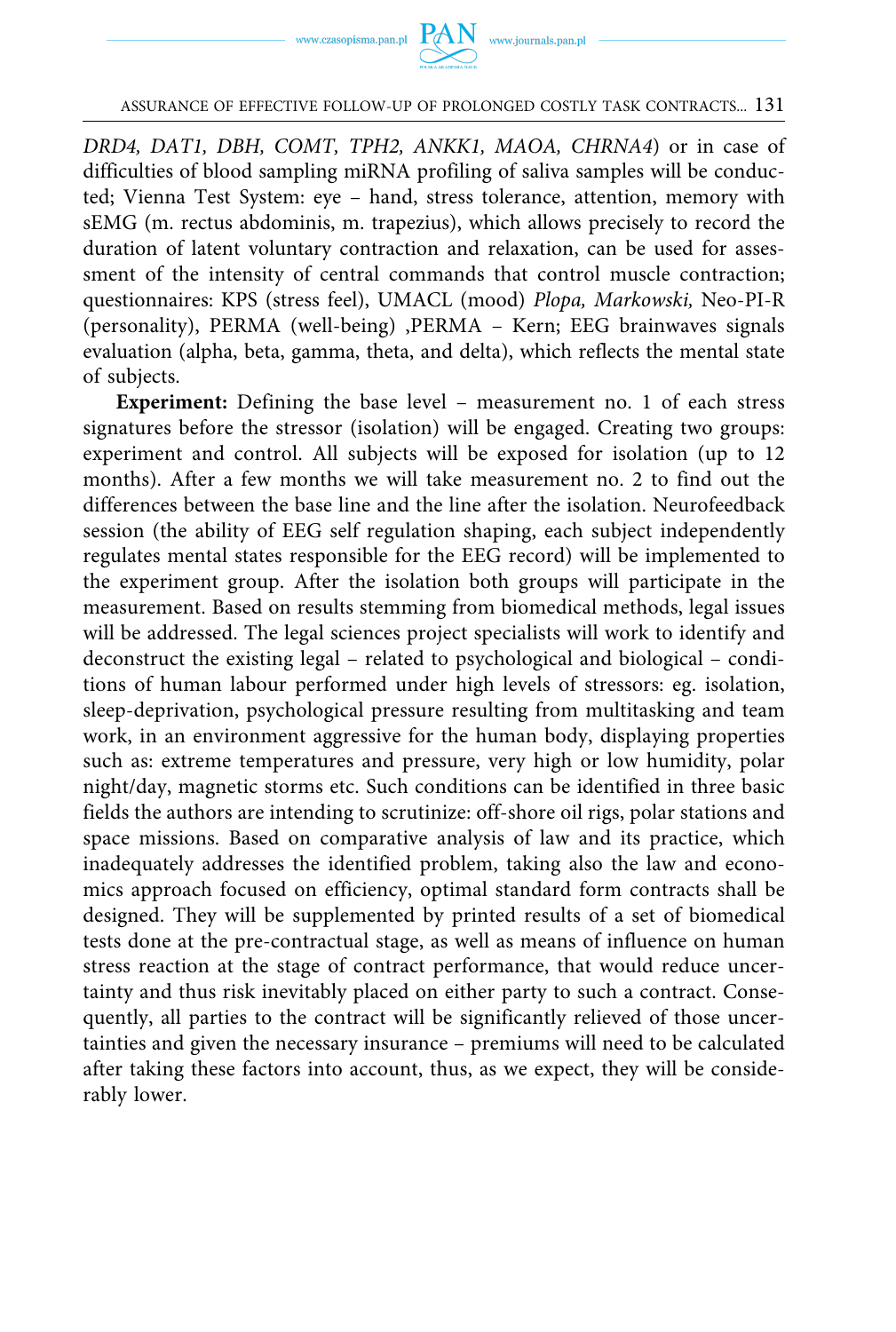

# 2. EXPERIMENT SCIENTIFIC OVERVIEW

## 2.1. SCIENTIFIC BACKGROUND

#### PROPER EXECUTION OF HIGH-RISK HIGH PERFORMANCE CONTRACTS

Proper performance of contracts (be it long-term – as in space missions, or short-term, but requiring unusual flexibility and perseverance, which could be reflected upon as the modern-day precarity, even if well-paid)<sup>3</sup> is of utmost importance within the three fields of application covered by the study. An anthropological perspective offered by Filipe Cãlvao does not seem exaggerated or unfit even in this context: "cases of enslavement are often presented as symptomatic aberrations that produce a pretense of normalcy in a time of uncertain futures"<sup>4</sup> . Such might occasionally be the sentiment of well-paid and highly- -estimated astronauts reaching for the stars and and enabling the giant leap for mankind with "one step"<sup>5</sup>, scientists discovering the mysteries and properties of Northern Lights on the North Pole, or oil-rig workers agreeing to – even if also superficially enjoying - constant demands for high flexibility<sup>6</sup>.

As regards labour agreements within this scope, certainty and pay-offs on both sides are highly desirable<sup>7</sup>, though not always present. Oil companies operate with very short standard forms – the worker's task is to tick the relevant box where the box has not yet been filled out by the employer, and sign 2 copies of the contract. Its full content is in fact mystery to the employee, who may not be skilled enough to read through hundreds of pages of contract codes, labour codes and collective agreements for the given sector of industry, often in a foreign language, let alone become acquainted with judicial interpretation thereof. On the other hand, the employer takes the risk of hiring a person unfit for the intended purpose of the contract. The case will be slightly improved with polar stations' staff and astronauts, as there are much less of them, and they usually had been highly qualified engineers, academics etc. that may be a little more informed and aware of risks inherent in the job they are tasked with, but the main problems resulting from highly stressful and unusual working conditions remain the same.

<sup>&</sup>lt;sup>3</sup> cf. H. Pristed Nielsen, Offshore but on track? Hypermobile and hyperflexible working lives, Community, Work Family 2016, 19:5, pp. 538-553, Remuss 2011, van Baarsen 2011<br><sup>4</sup> F. Calvão, Unfree labour [in:] Annu. Rev. Anthropol. 2016/45, pp. 451–67.<br><sup>5</sup> W. White, Salvage Law for Outer Space [in:] Engineering, Const

in Space, Proceedings of the Third International Conference, Denver, Colorado 1992, p. 2416. 6 H. Pristed Nielsen et al, op. cit., pp. 546-548. I. Perry, P. Kfir, Title IV of the U.S. Commercial

Space Launch Competitiveness Act of 2015: A Critical Step Forward in Facilitating the Development of a Viable Space Infrastructure, New Space, 1 Sept. 2017 r., vol. 5, no. 3, [https://doi.](https://doi.org/10.1089/space.2017.0008) 

[org/10.1089/space.2017.0008](https://doi.org/10.1089/space.2017.0008) 7 R. Cooter, T. Ulen, Ekonomiczna analiza prawa, CH Beck, Warszawa 2009, pp. 269-271.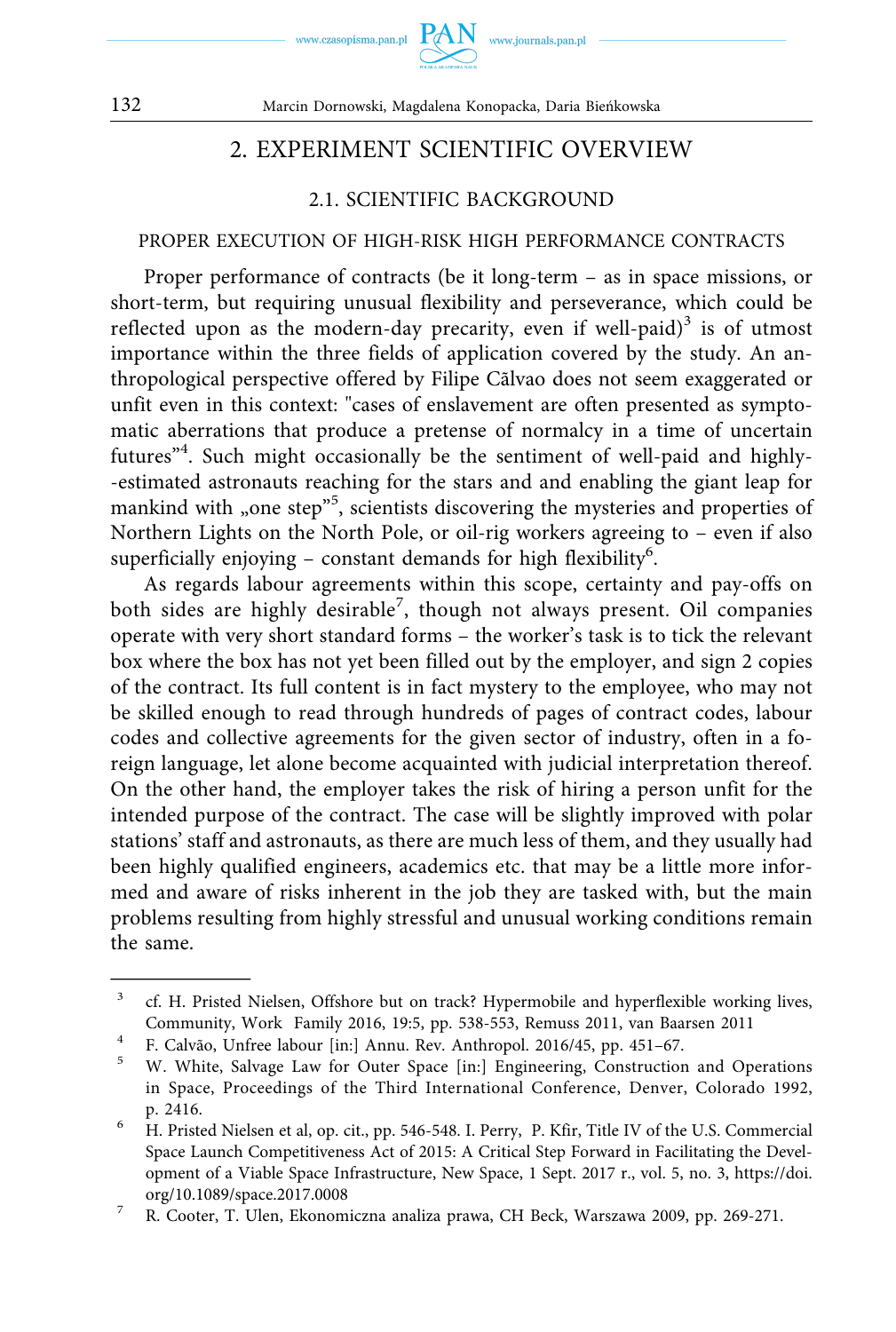## LEGAL RISKS AND BIOMEDICAL METHODS OF LIMITING THEM

Risks arising from uncertainty as to the fitness for work in extreme conditions are present and real not only for the parties, but also for a number of stakeholders interested in proper performance of such exceptional labour contracts: O&G companies, research institutions, launching states or mission integrators – all being nowadays both government actors and private corporations $8 -$  but also any other states, NGOs, trade unions, or regular citizens who may be severely affected by a human mistake resulting in grave consequences in tort but also infringement within the human rights protection system $^{9}$ . This is the case with oil platforms/installations explosions and gigantic oil-spills<sup>10</sup> or spacecraft failures<sup>11</sup>, which could be related to the human factor; perhaps less so with unfit polar stations' staff.

All the above stakeholders: the workers who invested time, money and lost opportunities (eg. family life) in their education and/or training; the employers, who invested in building the expertise and facilities necessary to carry out the prescribed highly demanding tasks, but – necessarily – also in the training and education of the crew members they fill those facilities with; and – though not at the center of our research but not to be neglected – any other potentially interested above mentioned third parties, including insurers, have different: more scientific and ecological, or more profit-oriented stakes $^{12}$ . A level playing field could be

<sup>8</sup> V. Kayser, Private Involvement in Commercial Space Activities: Legal Issues and Recent Trends, 37th Proc. L. Outer Space 1994, p. 315; A. Berman, A pluralist Approach to Interna-

tional Law, 32(2) Yale J. Int'l L. 2007, p. 316. 9 Including, but not limited to, environmental justice. See: Seibert-Fohr, The Fight against Impunity under the International Covenant on Civil and Political Rights, Max Planck Year-

book of United Nations Law 2002, no. 6, p. 306.<br><sup>10</sup> Cf. the case of Deepwater Horizon, in 2010, and Odebrecht NS-32, in 2017; M. Konopacka, Metody i poziom zintegrowania prawa państw członkowskich UE w sferze ochrony środowiska morskiego [in:] Unia Europejska : zjednoczeni w różnorodności: konferencja, Warszawa, 14-15 grudnia 2010 r., ed. Cezary Mik, Wydawnictwo Sejmowe, Warszawa 2012, p. 467-470; . E. M. França, E. Hollnagel, I.J.A. Luquetti dos Santos, N. Haddad, FRAM AHP approach to analyze offshore oil well drilling and construction focused on human factors [in:] Cognition, Technology Work (2020) 22:653–665 [https://doi.org/10.1007/s10111-019-00594-z,](https://doi.org/10.1007/s10111-019-00594-z) Springer- Verlag London Ltd., part of Springer Nature 2019, p. 653; M. Abimbola, F. Khan, N. Khakzad, Dynamic safety risk analysis of offshore drilling. J Loss Prev Process Ind Elsevier Ltd. 30 (1)

<sup>2014 ,</sup> [https://doi.org/10.1016/j.jlp.2014.05.002,](https://doi.org/10.1016/j.jlp.2014.05.002) pp. 74-85.<br><sup>11</sup> M. Konopacka, "State liability for outer space activities" [in:] Per mare ad astra. Space technology, governance and law, Gdansk 2019 (eds. E. Wittbrodt et al.), Polska Akademia Nauk 2019, pp.162-163, 167- 168, errest A., The Liability Convention [in:] Workshop on Capacity Building in Space Law, United Nation/International Institute of Air Space Law, The Hague 18-

<sup>19</sup> November 2002, p. 2.<br><sup>12</sup> B. Lord, On the Economic Use of Outer Space: A Clash of Values [in:] Air Space Law 44, no. 2 (2019), p. 144; Kennedy D., Law and the Political Economy of the World [in:] Critical Legal Perspectives on Global Governance: Liber Amicorum David M Trubek 2013, edited by G. de Burca, C. Kilpatrick, J. Scott, pp. 88-89.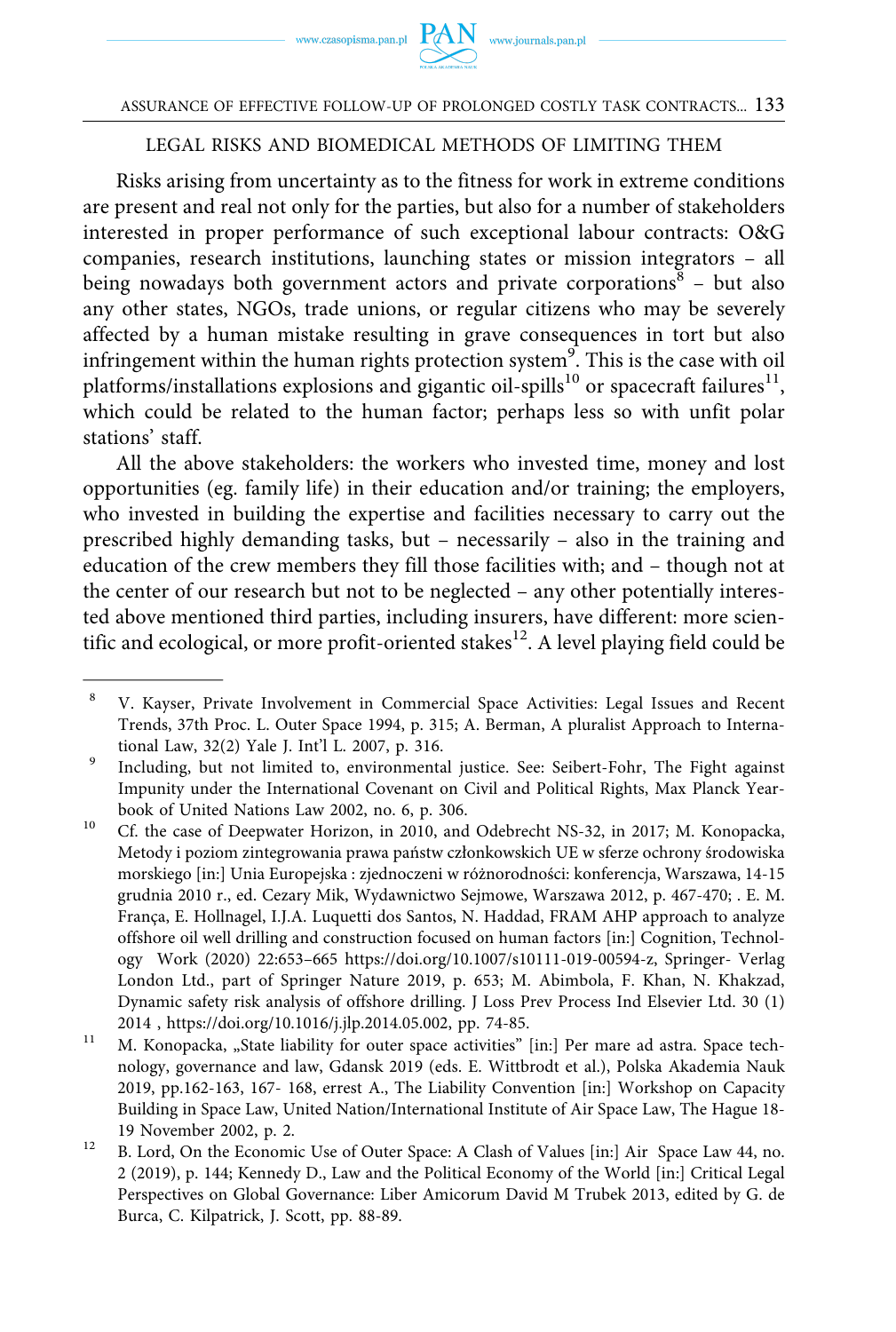

created with the use of state-of-the-art biomedical techniques, highly reliable and less fallible than the arcana of legal interpretation in case of a dispute, including Neurofeedback, and combining them with comparative legal analysis of

- a) contractual fairness $^{13}$
- b) protection of workers<sup>14</sup>,
- c) liability for non-performance of contract<sup>15</sup> and
- d) informed consent.

## DESCRIPTIVE AND NORMATIVE APPROACH – DEVISING OPTIMAL LEGAL DOCTRINES

The above research shall be based on appropriate European and American rules originating in common contract principles – DCFR and ALI Restatement of Contracts supported by relevant case-law and coupled by labour law provisions, including collective agreements from selected jurisdictions most frequently referred to in our context, as assessed by the EFTA Court, the CJEU in Europe<sup>16</sup> or federal and supreme courts in the US. In addition, relevant domestic, European and international standards and rules on informed consent shall be examined. It is the normative, not descriptive analysis that is at the center of our legal research plan. We submit that the law's unexpected and often unintended consequences<sup>17</sup>, resulting from non-performance or improper performance of the analysed types

<sup>13</sup> P. Schlechtriem, *Good Faith in German Law and in International Uniform Laws* (Centro di studi e richerche di diritto comparato e straniero, Saggi, Conferenze e Seminari, Roma 1997; Kötz H, Towards a European Civil Code: The Duty of Good Faith in The Law of Obligations. Essays in Celebration of John Fleming, ed. Peter Cane, Jane Stapleton, Clarendon Press, Oxford 1998; Konopacka M., Dobra wiara w prawie umów [in:] Prawo prywatne w dobie

przemian, Wyd. UG, Gdańsk 2005. 14 M. Konopacka, Deficyt solidarności, czyli status polskich pracowników delegowanych w RFN. Glosa do wyroku ETS z dnia 3 kwietnia 2008 r., C-346/06 Rüffert, Gdańskie Studia Prawnicze. Przegląd Orzecznictwa. – 2014, nr 3, p. 89-102.<br><sup>15</sup> J. Gordley, The Foreseeability Limitation on Liability in Contract [in:] Towards a European

Civil Code, ed. A. Hartkamp, M. Hesselink, E. Hondius, C. Joustra, E. du Perron, M.Veldman,

Ars Aequi Libri, Kluwer Law International, Nijmegen 2004, pp. 215-228.<br><sup>16</sup> M. Konopacka, "Zasady Europejskiego Prawa Umów" [in:] "Ochrona praw jednostki", seria "Acquis communautaire», vol. 6, ed. Z. Brodecki, LexisNexis 2004.; O. Lando, Non-Performance (Breach) of Contracts [in:] Towards a European Civil Code, ed. A. Hartkamp, M. Hesselink, E. Hondius, C. Joustra, E. du Perron, M. Veldman, Ars Aequi Libri, Kluwer Law International, Nijmegen 2004, p. 506-510, M. Konopacka, Deficyt solidarności, czyli status polskich pracowników delegowanych w RFN. Glosa do wyroku ETS z dnia 3 kwietnia 2008 r.,

C-346/06 Rüffert, Gdańskie Studia Prawnicze. Przegląd Orzecznictwa. – 2014, nr 3, pp. 89-102. 17 C-W Canaris, H. Ch. Grigoleit, Interpretation of Contracts [in:] Towards a European Civil Code, ed. A. Hartkamp, M. Hesselink, E. Hondius, C. Joustra, E. du Perron, M.Veldman, Ars Aequi Libri, Kluwer Law International, Nijmegen 2004, p. 445 et. seq.; J. Stelmach, Wokół pojęcia interpretacji prawniczej, R. Sarkowicz, Metody interpretacji tekstu prawnego [in:] Teoria prawa, Monografie Wydziału Prawa i Administracji Uniwersytetu Jagiellońskiego, Wydawnictwo Uniwersytetu Jagiellońskiego, Kraków 1998, pp. 61-91.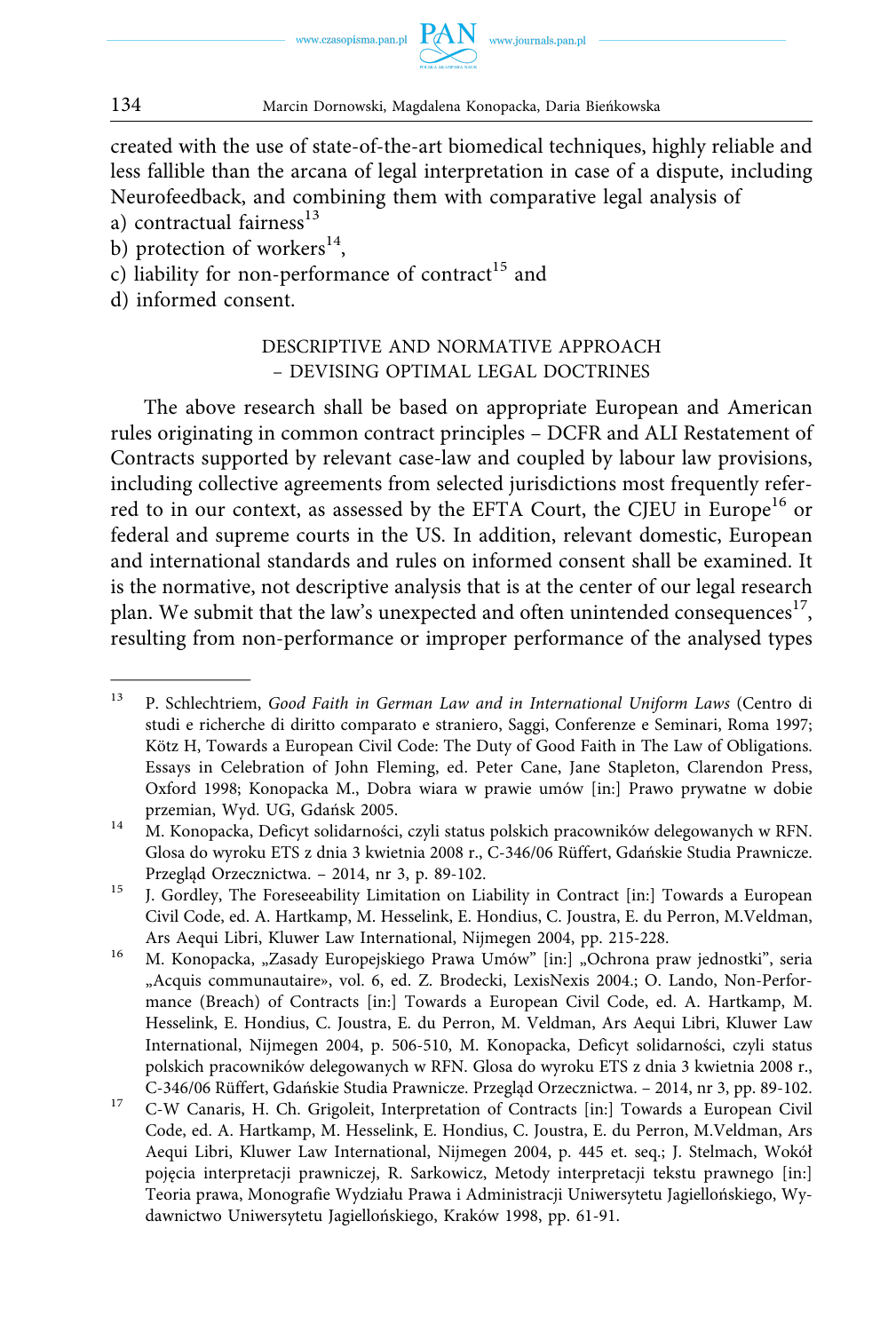of high-risk high performance contracts<sup>18</sup>, could be significantly mitigated, if not eliminated, with the use of extra-legal solutions. Ostrich-like tactics cannot prevent lawyers from admitting that the law and its practice are far too often vague and unpredictable, especially if being captured by non-democratic regimes or interest groups that forward profit-oriented goals.

In addition, globalisation makes the law a frequent object of misappropriation by conflicting interest-groups, next to traditional vulnerability to choice-of-law and jurisdiction more favorable to the stronger party<sup>19</sup>, forum shopping<sup>20</sup>, lengthy court proceedings, or ADR: less time-consuming, better preserving trade secrets and reputation, but costly arbitration, or mediation – swifter and optimal, but requiring mutual concessions<sup>21</sup>. Scarce interdisciplinary studies already undertaken in a neighboring field focus on the interplay of management, technology and the failure of the human factor, applying FRAM AHP approach where the "lack of control of these processes, associated with the workplace, can cause potential losses, injuries to workers, and fatalities<sup>"22</sup>or assessing the anthropological impact of "hypermobile and hyperflexible working lives on communities, work and family by interviewing local oil-rig workers and employers<sup>23</sup>. Given the above and taking into account all legal problems and lacunae identified, there is urgent need for engagement into the proposed interdisciplinary experimental study and its immediate application.

### THE DEMAND FOR GREATER CLARITY OF HIGH-RISK HIGH PERFORMANCE CONTRACTS

With respect to high-risk high performance contracts, it is utterly important to formulate the tasks in a clear and comprehensible manner. Interpretation problems may arise at any stage of the contract's existence: at the time of its

<sup>&</sup>lt;sup>18</sup> T. Wiśniewski [in:] Komentarz do kodeksu cywilnego. Ksiega trzecia. Zobowiazania, wyd. 6, ed. G. Bieniek, Wydawnictwo Prawnicze LexisNexis, Warszawa 2005, pp. 583-588., O. Lando, 'Salient Features of the Principles of European Contract Law: a Comparison with the UCC' (2001) 13 Pace Int'l L Rev; J. Gordley, The Foreseeability Limitation on Liability in Contract [in:] Towards a European Civil Code, ed. A. Hartkamp, M. Hesselink, E. Hondius, C. Joustra, E. du Perron, M.Veldman, Ars Aequi Libri, Kluwer Law International, Nijmegen 2004, p. 215- 228.<br><sup>19</sup> M. Konopacka, Dobra wiara w prawie umów [in:] Prawo prywatne w dobie przemian, Wyd.

UG, Gdańsk 2005. 20 M. Konopacka, Zasada ścisłego związku [in:] Europa Sędziów, ed. Z. Brodecki, LexisNexis,

Warszawa 2007.<br><sup>21</sup> M. Konopacka, Mediation in closed circles: two examples, Kwartalnik PCM "Mediator" nr 1/

<sup>2015,</sup> pp. 15-35. 22 J. E. M. França, E. Hollnagel, I.J.A. Luquetti dos Santos, N. Haddad, FRAM AHP approach to

analyze offshore oil well drilling and construction focused on human factors [in:] Cognition, Technology Work (2020) 22:653–665 [https://doi.org/10.1007/s10111-019-00594-z,](https://doi.org/10.1007/s10111-019-00594-z) Springer-

Verlag London Ltd., part of Springer Nature 2019, p. 653. 23 H. Pristed Nielsen, op.cit., pp. 538-553.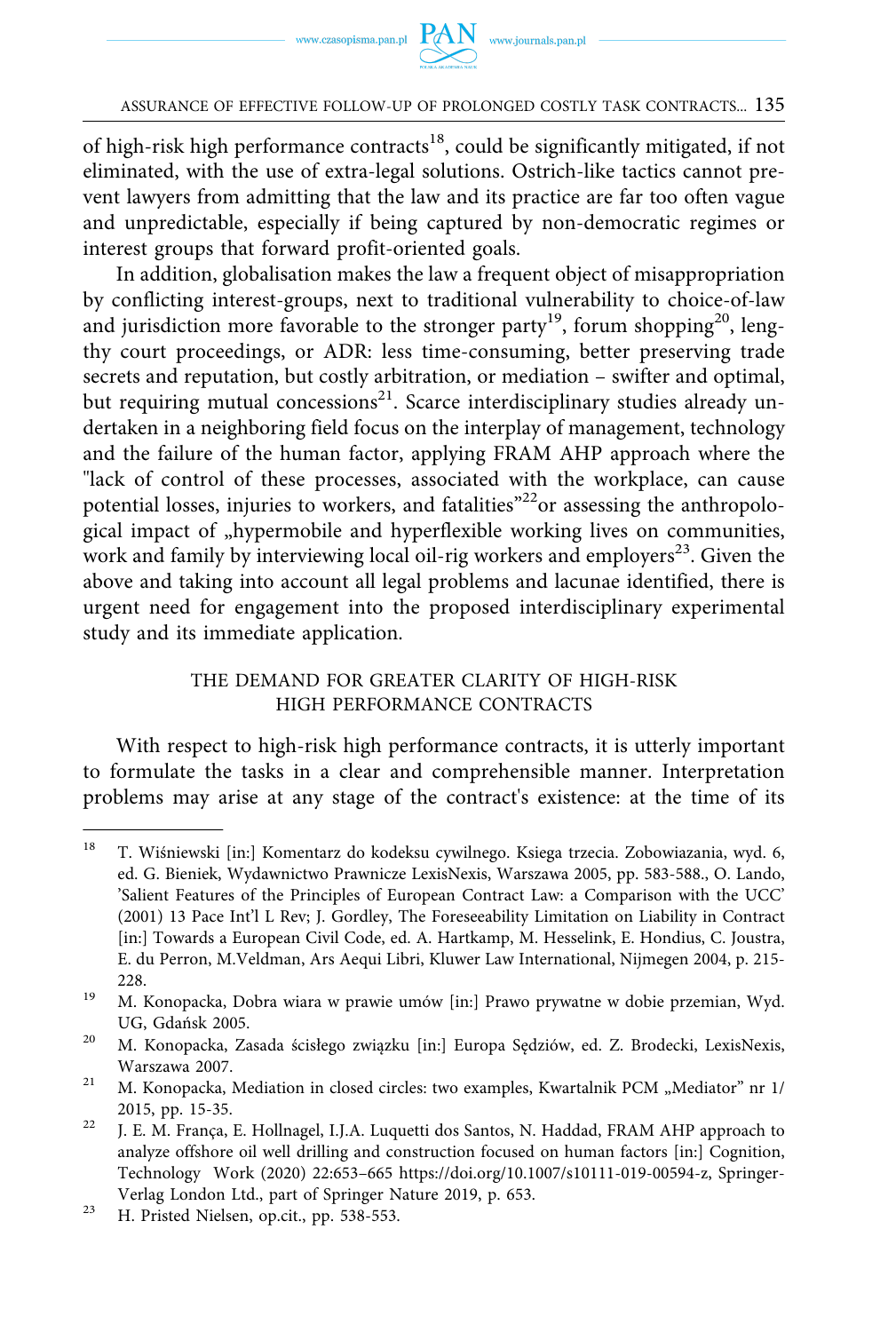

conclusion, performance, non-performance or improper performance. The expressions used to formulate the contract can sometimes be ambiguous, too vague, contradictory or unclear in the context of the entire content of the contract. Sometimes, in the absence of additional contractual provisions, it will be necessary to interpret this gap. Often, a given interpretation may lead to the conclusion that the contract has not been performed or is invalid. The question of interpretation is primary and logically separate from the question of the validity of the contract and the legal remedies available to the party.

It is necessary to precisely define the meaning of contractual clauses before it can be clearly stated that there has been a breach of certain provisions thereof, which would be the basis for the claim for damages or specific performance. It also happens that the very fact of concluding the contract is questioned<sup>24</sup>. Contractual compliance *(pacta sunt servanda)* is the highest principle and is crucial for the completion of high-risk, high performance missions, expeditions or any similar multi-tasked and stressful, especially long-term solitary confinement posts. Whereas in some extreme circumstances it would be unfair for one of the parties to insist on performance of the obligation strictly in accordance with the terms of the contract, which would be an excessive burden on the counter-party, the *rebus sic stantibus* clause cannot be a field for abuse, therefore the change in the economic or social situation and the negative effect for one of them, not previously foreseen by the parties, must be assessed objectively<sup>25</sup>.

This effect may take the form of a threat of gross loss or excessive difficulties, and the change may not be only temporary. In this case, renegotiation of the contract might be possible in order to adjust its provisions to the changed relations or even to terminate the contract. However, it is only permissible if the change of relationship took place after the conclusion of the contract, which could not be reasonably foreseen and the party whose interest was violated cannot be expected to bear the risk of this change. Depending on the cause of the non- -performance, it may be excused or unjustified. European contract law regimes provide for the limitation of liability in the event that the performance of a party has become impossible for reasons for which it is not responsible and which could not be foreseen at the time of the conclusion of the contract, or it was impossible to avoid the obstacle, overcome it, or avoid/overcome its effects.

With regard to non-pecuniary liabilities, the creditor may require the "performance of a specific" obligation; this is a legal remedy also applicable in the event of defective performance. While it is usually the last resort for courts in most types of contracts, personal performance by a person trained and skilled to do it, in accordance with the original aim and wording of the contract, is crucial for the success of a given endeavor. Humans have the most adaptable abilities on

<sup>&</sup>lt;sup>24</sup> C-W Canaris, H.Ch. Grigoleit, op. cit., pp. 445 et. seq.<br><sup>25</sup> L. Olsen, The choice of the aggrieved party – An analysis of the remedies in the Principles of the European Contract Law, ERPL 1/1999, Kluwer Law International.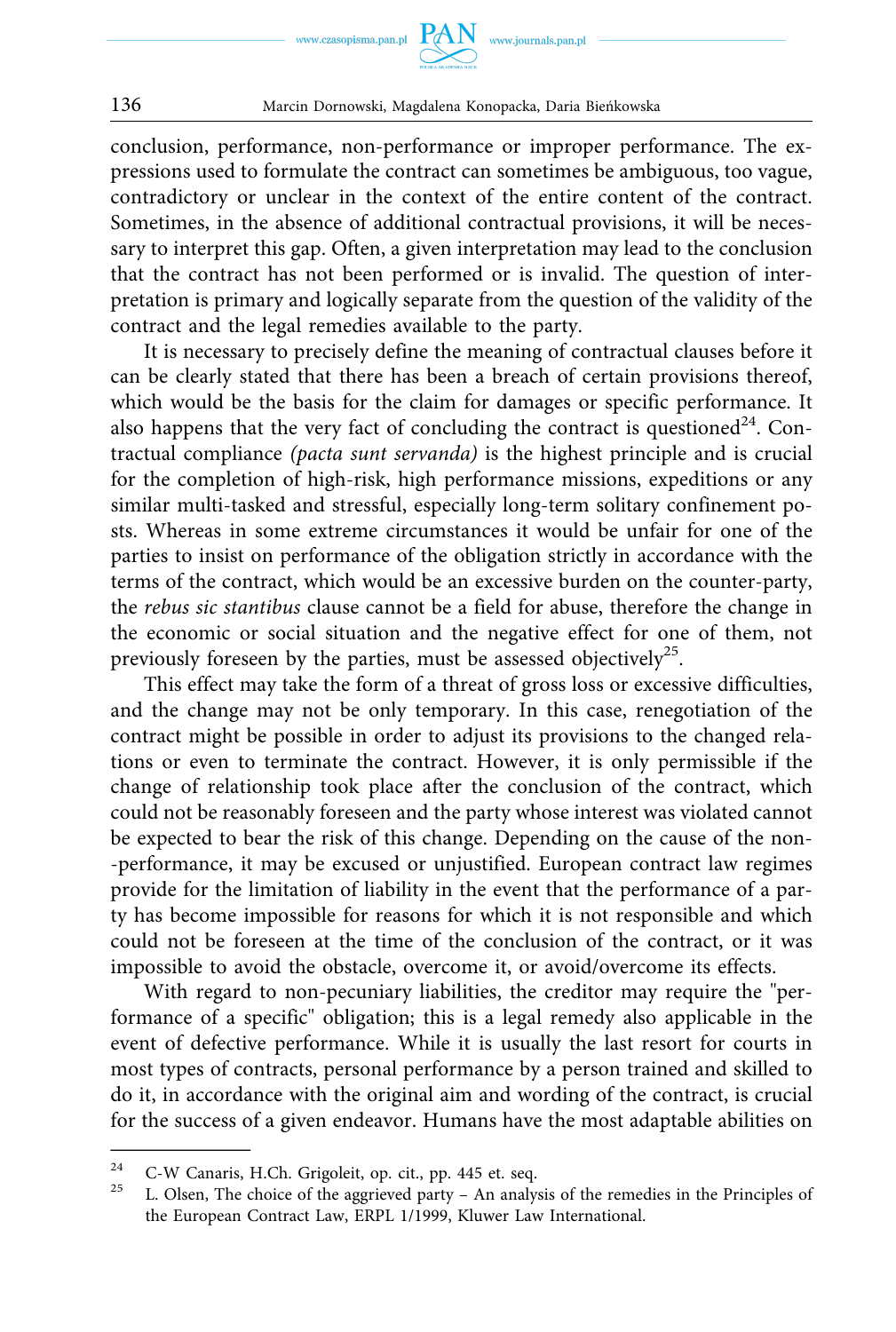Earth. Human cognitive and perceptual psycho-motor performances deteriorate under different kind of stressors. Understanding the neurophysiological and neuropsychological parameters influencing difficult conditions is of high relevance to wide group of scientists including neuroscientists and psychologists. Environmental characteristics specific to prolonged isolation may influence neurophysiological and psychological efficiency.

## IMPROVING THE ODDS OF PROPER CONTRACT PERFORMANCE THROUGH BIOMEDICINE

There are tools and procedures that have been developed to assess and deal with deficits and problems defined above. It is yet unknown how the brain will adapt e.g. to long-term travel to low Earth orbit and beyond<sup>26</sup>. Perceptions of working in difficult conditions are affected by two important factors: motivation and stress. This could obstruct effective goal execution, as well as create stress among the people involved<sup>27</sup>. The important necessity appears to identify markers of differential vulnerability to changes during the prolonged isolation and the need to ensure maintenance of circadian entrainment, sleep quality and quantity during exploration missions. Successful adaptation to such conditions will require crew prepared to surface habitats that instantiate aspects of Earth's geophysical signals<sup>28</sup>. There is a close correlation between human stress and motivation and EEG Power Spectrum of Beta and Alpha band<sup>29</sup>.

Numerous publications provide evidence that stressful early life experiences (e.g. social isolation) can affect brain development and influence behavior. There is also evidence to suggest there are different responses between sexes to stress. Although the underlying mechanisms are still poorly examined, it seems to be clear that in humans similar environmentally-induced changes could be considered as main factors in the basis of psychiatric disorders such as schizophrenia, depression or anxiety disorder. Moreover, isolates need more time to enter a new environment, they show neophobia and increased defecation in the open field. Most studies shows no effect of social isolation on the basic corticosterone level, others demonstrate either increased or reduced basal corticosterone levels after social isolation. According to both 'physical' and 'physiological' stress treatments,

<sup>&</sup>lt;sup>26</sup> G. De la Torre, Cognitive Neuroscience in Space, Life, 4/2014, pp. 281-294.<br><sup>27</sup> M. Gällstedt, Working conditions in projects: perceptions of stress and motivation among project team members and project managers, International Journal of Project Management, Volume 21, Issue 6, August 2003, pp. 449-455. 28 M. Basner, D. Dinges, D. Mollicone, A. Ecker, Ch. Jones, E. Hyder, A. Di Antonio, I. Savelev,

K. Kan, N. Goel, B. Morukov, J. Sutton, Neuroscience Mars 520-d mission simulation reveals protracted crew hypokinesis and alterations of sleep duration and timing, Proc Natl Acad Sci. USA. 2013, Feb 12; 110(7), pp. 2635–2640. 29 Hayatee N., Hamid A., Sulaiman N., Siti Armiza Mohd Aris, Zunairah Hj Murat, Mohd Nasir

Taib, Evaluation of human stress using EEG Power Spectrum, IEEE, 2010 6th International Colloquium on Signal Processing its Applications.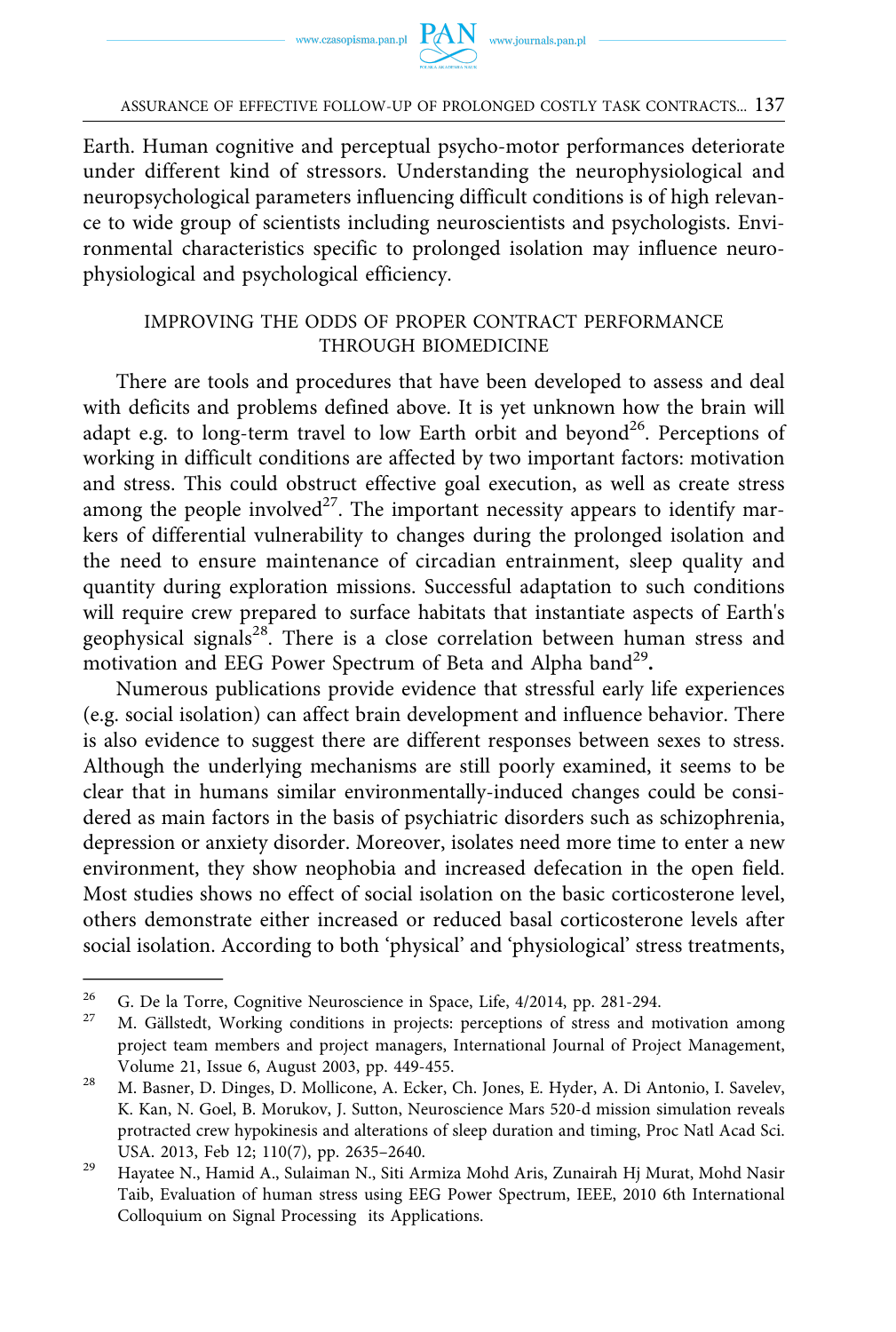

the release of adrenocorticotropic hormone and corticosterone were found to be increased (adrenocorticotropic hormone injection; open field exposure; footshocks) or unchanged following social isolation (forced swim)<sup>30</sup>.

However, there is growing evidence to suggest the miRNA profiling can be an effective biomarker to be used in prognosis of disease and, more interestingly, there is a growing body of knowledge to suggest that specific miRNAs are altered in response to altering stress induced environments. Furthermore, it has been well documented that dysregulation of amygdala neural circuitry—a brain region associated with emotions—is central to the development and maintenance of symptoms experienced by subjects with post-traumatic stress disorder<sup>31</sup> study of the individually determined upper alpha frequency band in EEG (electroencephalogram) was investigated as a neurofeedback parameter.

Fourteen subjects were trained on five sessions within 1 week by means of feedback dependent on the current upper alpha amplitude. The author responsible for the biomedical part of the present research tested cognitive ability on the first and fifth session using a mental rotation test. Results showed significant training success. Individually determined upper alpha was increased independently of other frequency bands. The increase in the level of cognitive performance was significantly larger for the neurofeedback group than for the control group, who did not receive feedback. The increased level of cognitive control went along with an increased upper alpha amplitude that was found in the neurofeedback group only. Neurofeedback may help remedy chronic post- -traumatic stress disorder. Results demonstrated in this population can be implemented to all stress disorder subjects<sup>32</sup>. The cellular stress response is evolutionarily conserved in all living organisms, and a significant role is attributed to many molecules that confer stress protection.

The molecular responses elicited by the cells dictate whether the organism adapts, survives, or, if injured beyond repair. Most of the time these responses are beneficial to the organisms. Our detailed understanding of stress responses has paved the way for the development of stress tolerant crops in several instances. Considering all these, studies on stress responses turned out to have broad bio-

<sup>&</sup>lt;sup>30</sup> I. Weiss, Ch. Christopher Pryce, A. Jongen-Rêlo, N. Nanz-Bahr, J. Feldon, Effect of social isolation on stress-related behavioural and neuroendocrine state in the rat. Behavioural Brain Research, Volume 152, Issue 2, 9 July, 2004, pp. 279-295.<br>31 Nicholson A., Rabellino D., Densmore M., Frewen P., Paret Ch., Kluetsch R., Schmahl Ch.,

Théberge J., Neufeld R., McKinnon M., Reiss J., Jetly R., Lanius R., The neurobiology of emotion regulation in posttraumatic stress disorder: Amygdala downregulation via real-time fMRI neurofeedback, Human brain mapping Volume 38, Issue1, January 2017, pp. 541-560. B. Zoefel, R. Huster, Ch. Herrmann, Neurofeedback training of the upper alpha frequency band in EEG improves cognitive performance, NeuroImage, Volume 54, Issue 2, 15 January 2011, pp. 1427-1431.<br><sup>32</sup> M. Askovic, A. Watters, J. Aroche, A. Harris, Neurofeedback as an adjunct therapy for treat-

ment of chronic posttraumatic stress disorder related to refugee trauma and torture experiences: two case studies, Australian Psychiatry, 2017, Volume: 25 issue: 4, pp. 358-363.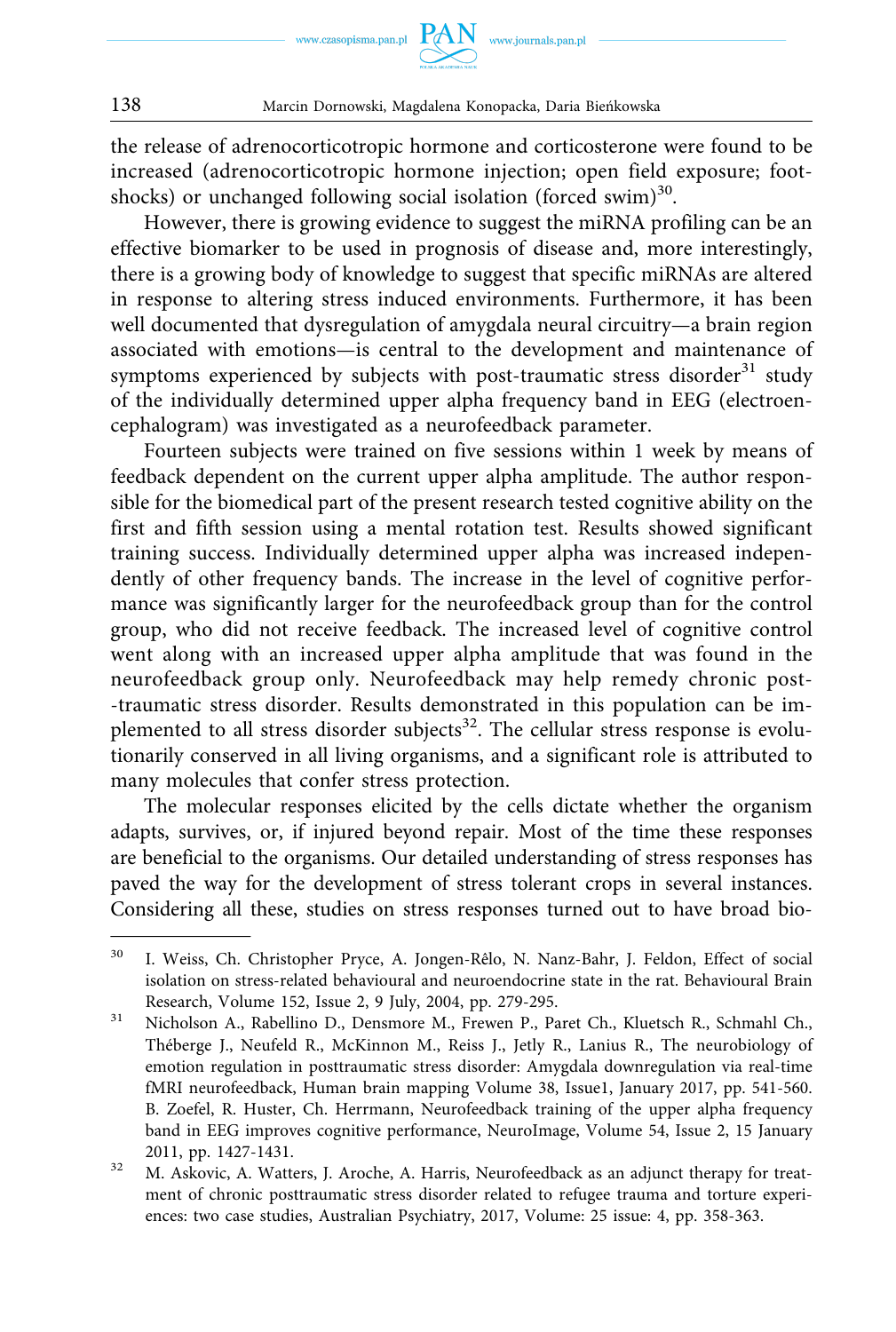logical applications in humans<sup>33</sup>. Acute stress initiated by simulated severe intra--operative bleeding significantly influences (decreases) psychomotor performance during the acute stressful episode<sup>34</sup>. There are detected stress reactions from muscle activity because of the possible benefits in prevention of musculoskeletal disorders. Several investigations were reported on the effect of mental stress on muscles. Experiments used the electromyography (EMG) from e.g. the upper trapezius muscle, from which various features were extracted to quantify muscle activity.

The Stroop color word test and different mental arithmetic tasks are the most popular ways to induce mental stress. The changes in EMG included an increase of amplitude and a decrease in the amount of gaps (short periods of relaxation) that were recorded. Both are indications of elevation of muscle activity, caused by the stress tasks. EMG could be an easily wearable wireless system that can measure real time stress levels 35**.** 

## 2.2 OBJECTIVES

- 1. Defining the level of influence of the neurofeedback sessions in lowering the stress reaction level according to isolation on molecular, biochemical, neurophysiological, psychomotoric and psychological level.
- 2. Creating model profiles of stress response on molecular, biochemical, neurophysiological,
- 3. psychomotoric and psychological level according selected stressors.
- 4. Defining the effective number of neurofeedback sessions significant in lowering the stress level according to isolation.
- 5. Defining the most significantly informative areas (molecular, biochemical, neurophysiological, psychomotoric and psychological) according to negative influence of the isolation.
- 6. Identify differences in stress reactions and any potentially differences in recovery from stress between the sexes.
- 7. Identify a potential miRNA and/or DNA profiling signature to be used as a biomarker for a stress reaction and a recovery phase which can be used as a biomarker to monitor, evaluate and prescribe an intervention in an extreme environment.

<sup>33</sup> A. Grover A., Molecular biology of stress responses, Cell Stress Chaperones. 2002 Jan; 7(1), pp. 1-5. 34 K. Bajunaid, M.A. Mullah, A. Winkler-Schwartz, F. E. Alotaibi, J. Fares, M. Baggiani,

H. Azarnoush, S. Christie, G. Al-Zhrani, I. Marwa, A.J. Sabbagh, P. Werthner, R.F. Del Maestro, Impact of acute stress on psychomotor bimanual performance during a simulated

tumor resection task, J Neurosurg. 2017 Jan;126(1, pp. 71-80.<br><sup>35</sup> J. Wijsman, B. Grundlehner, J. Penders, H.J. Hermens, Trapezius Muscle EMG as Predictor of Mental Stress, Conference: Proceedings of Wireless Health 2010, WH 2010, San Diego, CA, USA, October 5-7, 2010.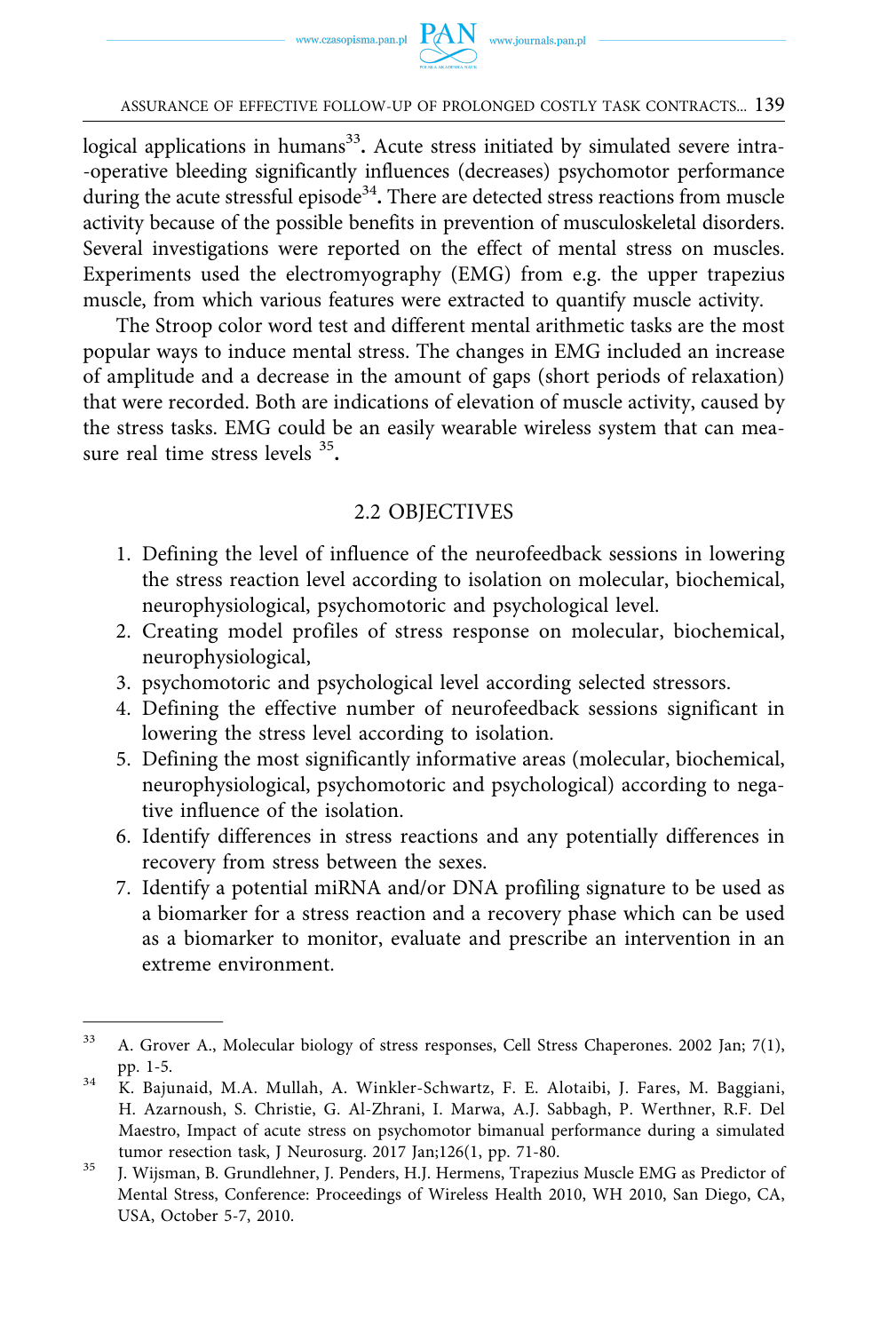

8. Defining the level of impact of the results achieved in biomedical experiment in assurance of effective follow-up of prolonged costly task contracts.

# 2.3 HYPOTHESIS AND EXPECTED RESULTS

- 1. The neurofeedback sessions will significantly lower the level of stress experienced from isolation as also reflected in the molecular, biochemical, neurophysiological, psychomotorical and psychological profiling areas.
- 2. Lowering the stress level will increase the motivation of executing the tasks in extended time period.
- 3. The miRNA and/or DNA signature profile can we used to monitor non invasively an individuals response to and recovery from a stress induced environment.
- 4. Results achieved in biomedical experiment in assurance of effective performance will allow to handle "undefined" resignations from follow-up of prolonged costly task contracts.

Based on experiments already executed by the biomedical research expert, we can state that neurofeedback sessions effectively lower the stress level in molecular, biochemical, neurophysiological, psychomotoric and psychological areas (around 39%). The most significant results appeared according to prolonged physical effort. We believe that according to stressor (human isolation) the result will be similar and neurofeedback sessions will decrease stress level on various areas and will stabilize the motivation to execute difficult tasks in prolonged time period.

# 3. BENEFITS FOR HUMANS

Assistance on the ground in the form of psychological support is of vital importance for the tranquility of the crew members as well as for the pursuit of their personal objectives<sup>36</sup>. The main benefit of the result of this proposed experiment is proposing an effective way of dealing with stress – lowering its level (using neurofeedback) connected with isolation as the main stressor and according to molecular, biochemical, neurophysiological, psychomotoric and psychological areas using individually prepared neurofeedback sessions performed during the isolation time period. In addition, the identification of a miRNA and/or DNA biomarker panel may assist in monitoring and evaluating an individuals response to and recovery to stress environment has patent potential. The information gained from these analyses may also assist us in understanding the diffe-

<sup>&</sup>lt;sup>36</sup> D. A. Urbinan, R. Charles, Symposium keynote: Enduring the isolation of interplanetary travel. A personal account of the Mars500 mission, Acta Astronautica 93 (2014) pp. 374-383.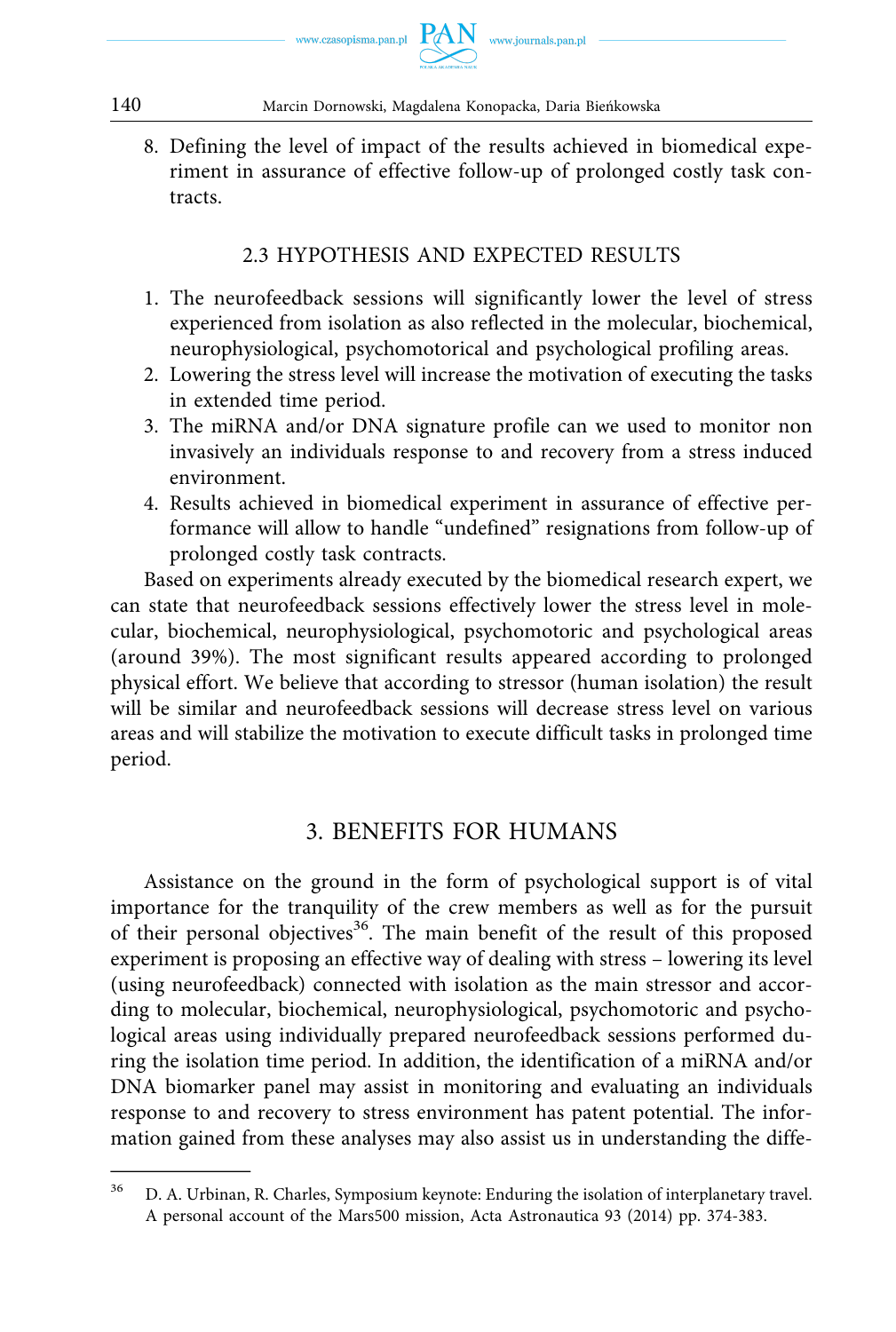

rences between male and female responses to and recovery from stresses. Based on the achieved results we will develop the score card to evaluate the stress level on various signatures and to prescribe the intervention procedure.

# 4. MANAGEMENT APPROACH

The project brings together a multidisciplinary team of researchers from Polish, South African, Ukrainian and Norwegian scientific institutions who have a proved track record in international, European, comparative and medical law, psychology, neurophysiology, psychomotorics and genomics. The individual team members are regarded as leaders in their respective fields as noted by the number of highly cited publications in their field of expertise. This multidisciplinary team will build on their existing knowledge and experience to execute the proposal, proliferate its outcomes and generate novel strategies to better characterize the impact of stress on human physiology which will enable the experiment-based approach to designing optimal legal doctrines and contract forms.

# BIBLIOGRAPHY

### BIOMEDICINE

- 1. Askovic M., Watters A., Aroche J., Harris A., Neurofeedback as an adjunct therapy for treatment of chronic posttraumatic stress disorder related to refugee trauma and torture experiences: two case studies, Australian Psychiatry, 2017, Volume: 25 issue: 4, page(s): 358-363.
- Basner M., Dinges D., Mollicone D., Ecker A., Jones Ch., Hyder E., Di Antonio A., Savelev I., Kan K., Goel N., Morukov B., Sutton J., Neuroscience Mars 520-d mission simulation reveals protracted crew hypokinesis and alterations of sleep duration and timing, Proc Natl Acad Sci. USA. 2013, Feb 12; 110(7): 2635–2640,
- Gällstedt M., Working conditions in projects: perceptions of stress and motivation among project team members and project managers, International Journal of Project Management, Volume 21, Issue 6, August 2003, Pages 449-455.
- Hayatee N., Hamid A., Sulaiman N., Siti Armiza Mohd Aris, Zunairah Hj Murat, Mohd Nasir Taib, Evaluation of human stress using EEG Power Spectrum, IEEE, 2010 6th International Colloquium on Signal Processing & its Applications.
- Nicholson A., Rabellino D., Densmore M., Frewen P., Paret Ch., Kluetsch R., Schmahl Ch., Théberge J., Neufeld R., McKinnon M., Reiss J., Jetly R., Lanius R., The neurobiology of emotion regulation in posttraumatic stress disorder: Amygdala downregulation via real-time fMRI neurofeedback, Human brain mapping Volume38, Issue1, January, 2017, Pages 541-560.
- De la Torre G., Cognitive Neuroscience in Space, Life, 2014, 4, 281-294
- Urbinan D.A,, Charles R., Symposium keynote: Enduring the isolation of interplanetary travel. A personal account of the Mars500 mission, Acta Astronautica 93 (2014) p. 374-383.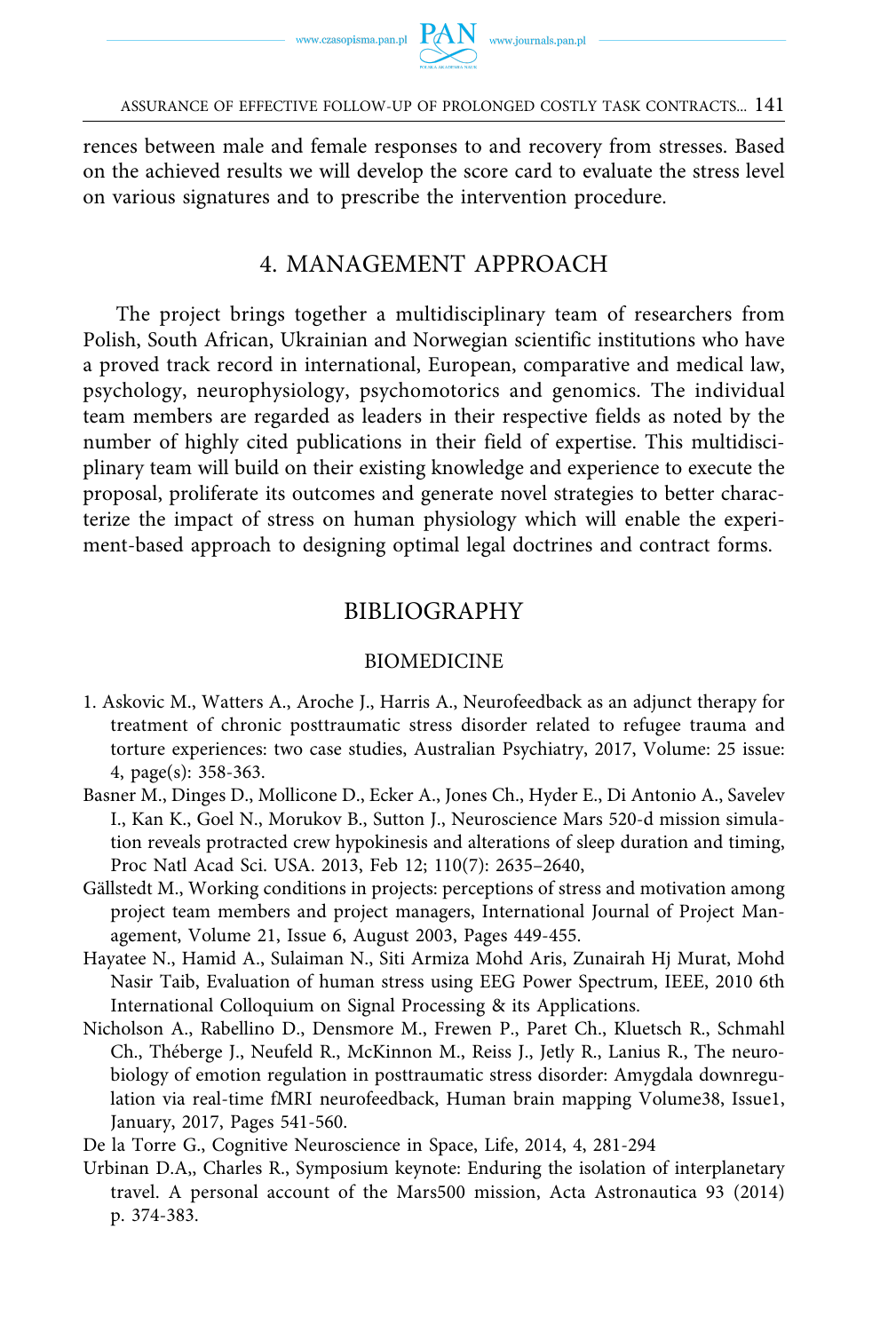

- Weiss I., Christopher Pryce Ch., Jongen-Rêlo A., Nanz-Bahr N., Feldon J., Effect of social isolation on stress-related behavioural and neuroendocrine state in the rat. Behavioural Brain Research,Volume 152, Issue 2, 9 July, 2004, Pages 279-295.
- Zoefel B., Huster R., Herrmann Ch., Neurofeedback training of the upper alpha frequency band in EEG improves cognitive performance, NeuroImage, Volume 54, Issue 2, 15 January 2011, Pages 1427-1431.
- Grover A., Molecular biology of stress responses, Cell Stress Chaperones. 2002 Jan; 7(1):  $1 - 5$ .
- Bajunaid K., Mullah M.A., Winkler-Schwartz A., Alotaibi F.E., Fares J., Baggiani M., Azarnoush H., Christie S., Al-Zhrani G., Marwa I., Sabbagh A.J., Werthner P., Del Maestro R.F., Impact of acute stress on psychomotor bimanual performance during a simulated tumor resection task, J Neurosurg. 2017 Jan;126(1):71-80.
- Wijsman J., Grundlehner B., Penders J., Hermens H.J., Trapezius Muscle EMG as Predictor of Mental Stress, Conference: Proceedings of Wireless Health 2010, WH 2010, San Diego, CA, USA, October 5-7, 2010.

#### LAW

- Abimbola M, Khan F, Khakzad N (2014) Dynamic safety risk analysis of offshore drilling. J Loss Prev Process Ind Elsevier Ltd. 30(1):74–85. [https://doi.org/10.1016/j.](https://doi.org/10.1016/j.jlp.2014.05.002) [jlp.2014.05.002](https://doi.org/10.1016/j.jlp.2014.05.002)
- Berman, A pluralist Approach to International Law, 32(2) Yale J. Int'l L. 2007, p. 316;
- Brodecki Z., Konopacka M., The limits of contractual freedom [in:] Over grenzen : liber amicorum Herman Cousy / C. van Schoubroeck, W. Devroe, K. Geens, J. Stuyck (eds.), Intersentia, Antwerpen 2011, p. 795-806.
- Calvão F., Unfree labour [in:] Annu. Rev. Anthropol 45/2016, pp. 451–67
- Canaris C-W., Grigoleit H.Ch., Interpretation of Contracts [in:] Towards a European Civil Code, ed. A. Hartkamp, M. Hesselink, E. Hondius, C. Joustra, E. du Perron, M.Veldman, Ars Aequi Libri, Kluwer Law International, Nijmegen 2004, p. 445 et. seq.
- Cooter R., Ulen T., Ekonomiczna analiza prawa, CH Beck, Warszawa 2009, p. 269-271.
- de Geest G 'Comparative Law and Economics and the Design of Optimal Legal Doctrines' (2001) 6 Law and Economics in Civil Law Countries
- Emanuel EJ, Wendler D, Grady C. What makes clinical research ethical. JAMA. 2000; 311(9):2701–2711.
- Faden RR, Beauchamp TL. A history and theory of informed consent. New York: Oxford University Press; 1986.
- França J. E. M., Hollnagel E., Luquetti dos Santos I. J. A., Haddad N., FRAM AHP approach to analyse offshore oil well drilling and construction focused on human factors [in:] Cognition, Technology & Work (2020) 22:653–665 [https://doi.org/](https://doi.org/10.1007/s10111-019-00594-z)  [10.1007/s10111-019-00594-z,](https://doi.org/10.1007/s10111-019-00594-z) Springer- Verlag London Ltd., part of Springer Nature 2019
- Gordley J., The Foreseeability Limitation on Liability in Contract [in:] Towards a European Civil Code, ed. A. Hartkamp, M. Hesselink, E. Hondius, C. Joustra, E. du Perron, M. Veldman, Ars Aequi Libri, Kluwer Law International, Nijmegen 2004, p. 215-228.
- Emanuel EJ, Wendler D, Grady C. What makes clinical research ethical. JAMA. 2000; 311(9):2701–2711.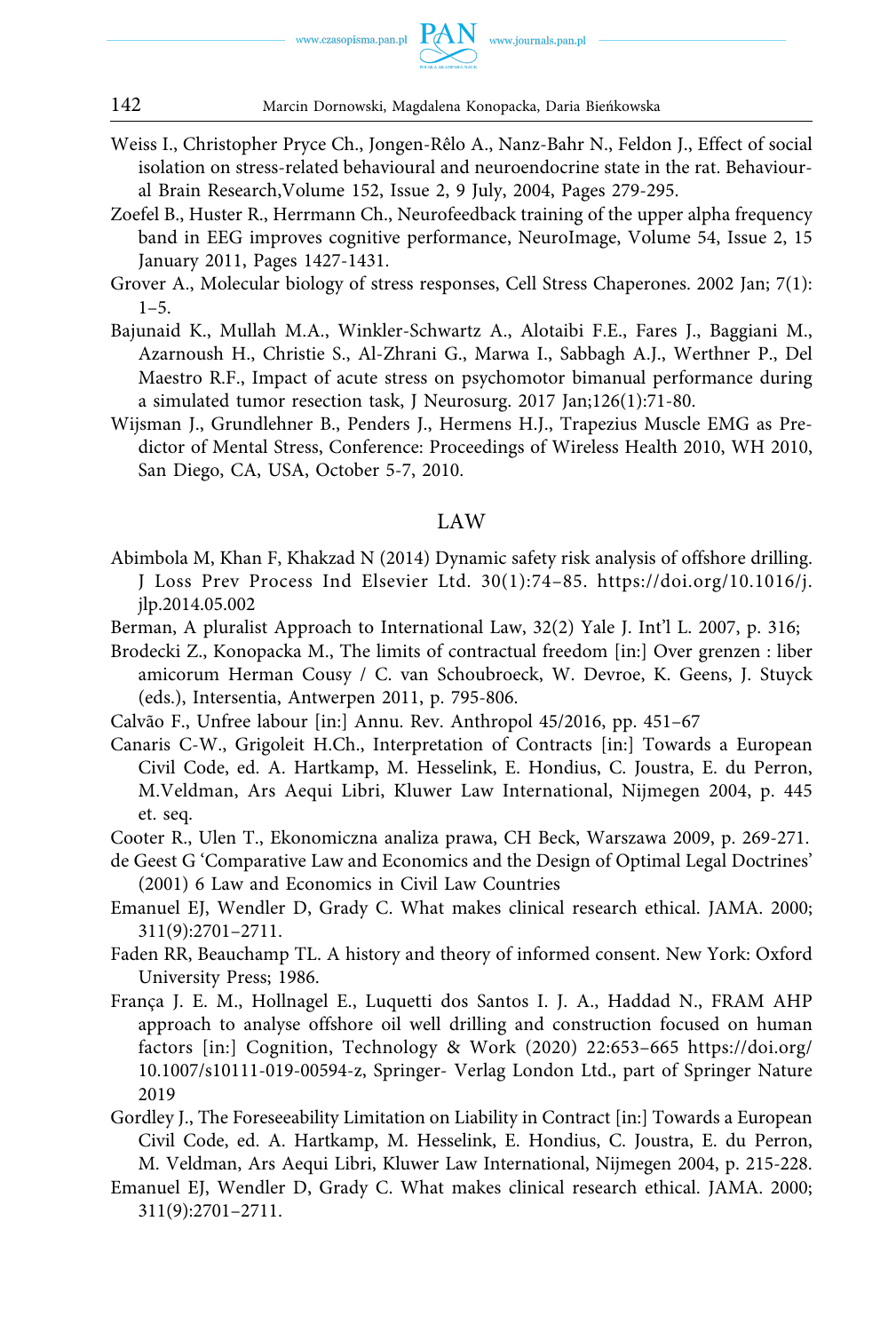- Kayser V., Private Involvement in Commercial Space Activities: Legal Issues and Recent Trends, 37th Proc. L. Outer Space 1994, p. 315.
- Kennedy D., Law and the Political Economy of the World [in:] Critical Legal Perspectives on Global Governance: Liber Amicorum David M Trubek 2013, edited by G. de Burca, C. Kilpatrick, J. Scott, pp. 88-89.
- Kerrest A., The Liability Convention [in:] Workshop on Capacity Building in Space Law, United Nation/International Institute of Air Space Law, The Hague 18-19 November 2002, p. 2.
- Konopacka M., "Zasady Europejskiego Prawa Umów" [in:] "Ochrona praw jednostki", seria "Acquis communautaire», vol. 6, ed. Z. Brodecki, LexisNexis 2004.
- Konopacka M., Dobra wiara w prawie umów [in:] Prawo prywatne w dobie przemian, Wyd. UG, Gdańsk 2005.
- Konopacka M., Zasada ścisłego związku [in:] Europa Sędziów, ed. Z. Brodecki, Lexis-Nexis, Warszawa 2007.
- Konopacka M., Prawo kontra ekonomia: Pokój na wagę 111 tys. funtów tytoniu [in:] Fascynujące ścieżki filozofii prawa, ed. Jerzy Zajadło, Wydawnictwo Prawnicze LexisNexis, Warszawa 2008, p. 219-237.
- Konopacka M., Metody i poziom zintegrowania prawa państw członkowskich UE w sferze ochrony środowiska morskiego [in:] Unia Europejska : zjednoczeni w różnorodności : konferencja, Warszawa, 14-15 grudnia 2010 r., ed. Cezary Mik, Wydawnictwo Sejmowe, Warszawa 2012, p. 467-483.
- Konopacka M., Deficyt solidarności, czyli status polskich pracowników delegowanych w RFN. Glosa do wyroku ETS z dnia 3 kwietnia 2008 r., C-346/06 Rüffert, Gdańskie Studia Prawnicze. Przegląd Orzecznictwa. – 2014, nr 3, p. 89-102.
- Konopacka M., Mediation in closed circles: two examples, Kwartalnik PCM "Mediator" nr 1/2015, p. 15-35.
- Konopacka M., "Odpowiedzialność odszkodowawcza państw za szkody kosmiczne," Nowa cywilizacja kosmiczna: satelity w służbie Ziemi, Z. Brodecki, K. Malinowska, and M. Polkowska, Eds. 2019, pp. 256–266.
- Konopacka M., "State liability for outer space activities" [in:] Per mare ad astra. Space technology, governance and law, Gdansk 2019 (ed. E. Wittbrodt et al.), pp. 159-170, Polska Akademia Nauk 2019.
- Kötz H and Flessner A (eds) *European Contract Law. Volume 1: Formation, Validity, and Content of Contracts; Contract and Third Parties* (Clarendon Press Oxford 1997)
- Kötz H, Towards a European Civil Code: The Duty of Good Faith in The Law of Obligations. Essays in Celebration of John Fleming, ed. Peter Cane, Jane Stapleton, Clarendon Press, Oxford 1998
- Lando O 'When will a person be liable or bound when negotiating a contract?' in *And og rett – Festskrift for Birger Stuevold Lassen,* Universitetsforlaget, Oslo 1997.
- Lando O and Beale H (eds) *Principles of European Contract Law. Parts I and II,* Kluwer Law International The Hague London New York 2000.
- Lando O 'Salient Features of the Principles of European Contract Law: a Comparison with the UCC' (2001) 13 Pace Int'l L Rev
- Lando O., Non-Performance (Breach) of Contracts [in:] Towards a European Civil Code, ed. A. Hartkamp, M. Hesselink, E. Hondius, C. Joustra, E. du Perron, M.Veldman, Ars Aequi Libri, Kluwer Law International, Nijmegen 2004, p. 506-510.